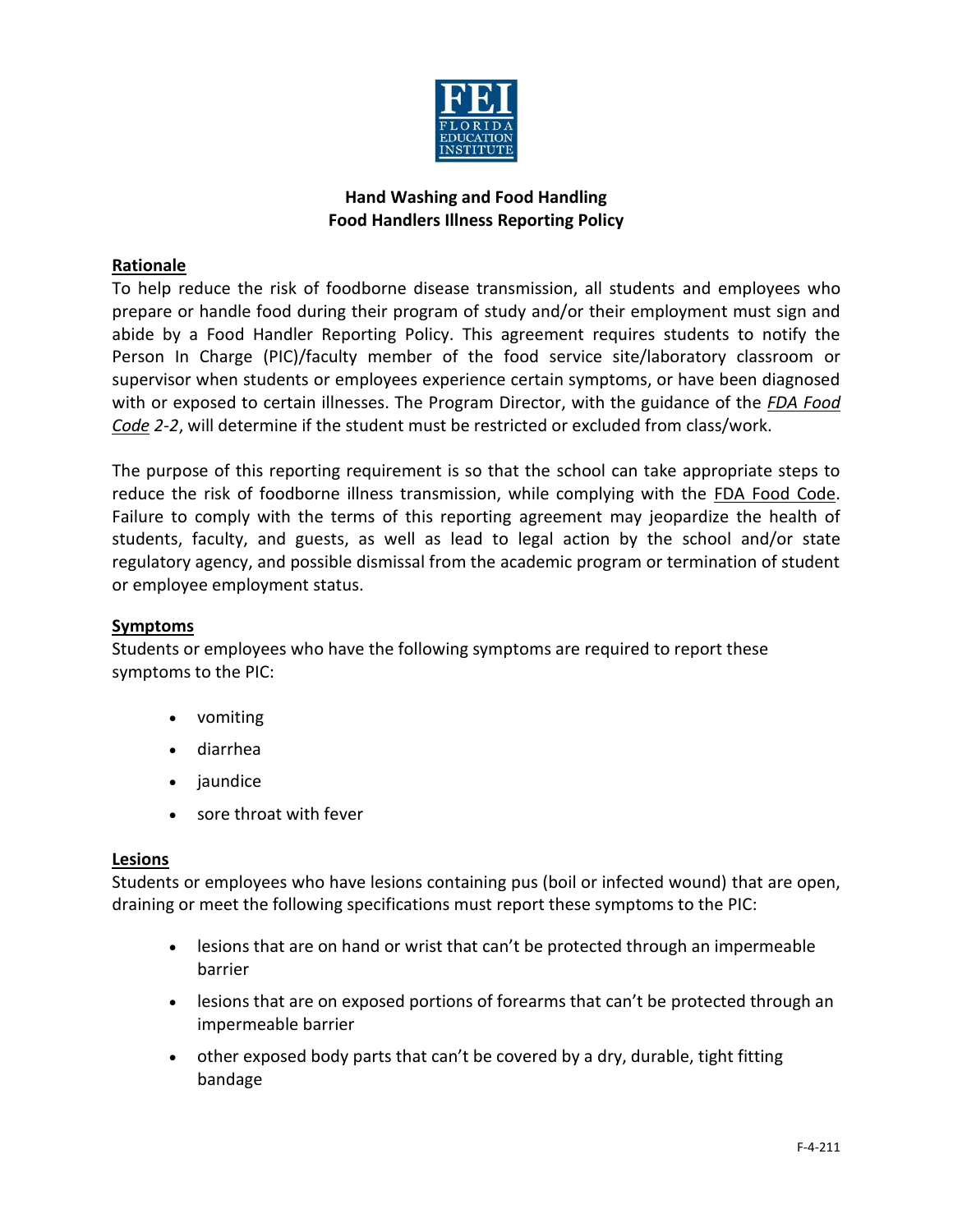

### **Foodborne Diseases**

Students or employees who have been diagnosed by a health practitioner with an illness due to one of the following diseases, or who have been identified as the suspected source of an outbreak from the following diseases, are required to report to the PIC:

- norovirus
- hepatitis A infection
- shigellosis
- typhoid fever
- EHEC/STEC (enterohemorraghic or shig toxin producing e. coli)
- E.coli (escherichia coli 0157:H7)
- salmonella ssp. (non-typhi)
- COVID-19

### **Exposure**

Students or employees who meet the requirements of exposure as defined below must also report the circumstances to the PIC:

- Students or employees who have consumed food prepared by a person who has been diagnosed with a reportable disease.
- Students or employees who have consumed foods or prepared foods that have been implicated in a confirmed outbreak.
- Students or employees who live with someone who has been diagnosed with a reportable disease.
- Students or employees have attended or worked at an event where a confirmed outbreak has occurred.

### **Handwashing Policy**

### **Rationale**

Proper personal hygiene is essential to the prevention of foodborne illness. In compliance with the *FDA Food Code 2-3* Personal Cleanliness, FEI has adopted the following policy on handwashing. Every student, faculty, and staff member are required to adhere strictly to this policy.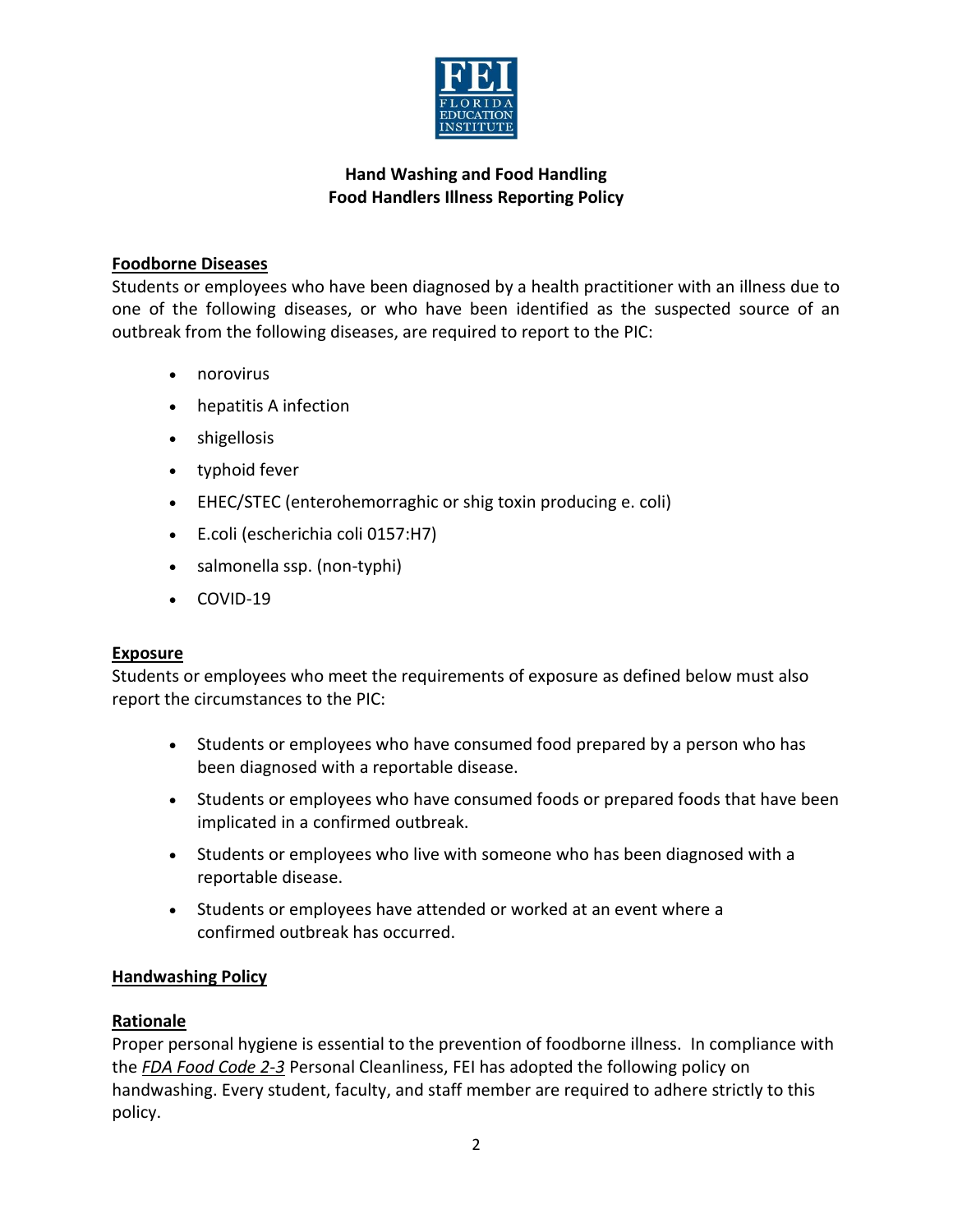

## **Preventing Contamination from Hands**

Food handlers (faculty, staff, and students) must wash their hands and exposed portion of their arms with an approved cleaning compound for at least 20 seconds, thoroughly rinse their hands with clean water, and properly dry their hands with a disposable towel or other approved method. Handwashing must occur at sinks designated for handwashing.

All food handlers shall keep their fingernails trimmed, filed, and maintained so the edges and surfaces are smooth and cleanable. Fingernail polish and false nails are expressly prohibited.

### **When to Wash**

Food handlers must wash their hands as indicated below:

- prior to donning gloves
- after touching bare human body parts
- after using the restroom
- upon entering the kitchen
- after coughing, sneezing, eating, drinking, or using a handkerchief or disposable tissue
- after handling soiled equipment and utensils
- immediately prior to engaging in any food preparation activities
- during food preparation as necessary to remove soil and contamination and to prevent cross contamination
- when switching between working with raw food products and ready-to-eat (RTE) food products
- after engaging in ANY activity that may contaminate hands

### **Glove Usage**

Single-use gloves shall be used for only one task and discarded when damaged or soiled. If the operation is interrupted, gloves must be discarded, and hands washed, and new gloves donned. Hands must be washed immediately to donning gloves to prevent possible cross contamination.

### **Ready-to-Eat (RTE) Foods**

Ready-to-eat (RTE) food is defined as a food that is edible without washing, cooking or additional preparation.